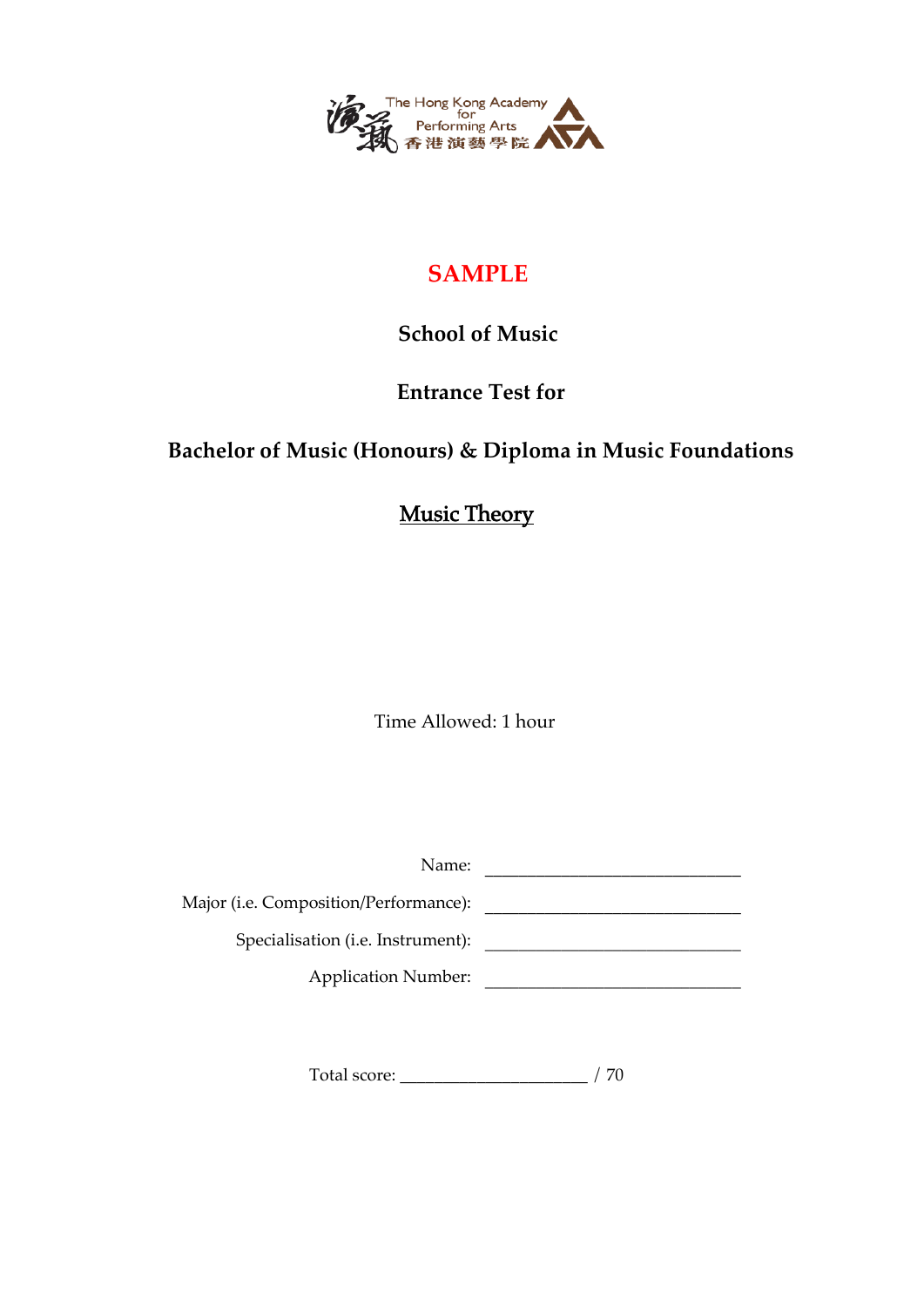- 1. Write the following scales.
	- a. A<sup>b</sup> major descending scale **without key signature**. (2 marks)



6

5

b.  $F^{\sharp}$  harmonic minor ascending scale without key signature. (2 marks)



c. F melodic minor ascending with key signature. (2 marks)



2. Name the melodic intervals marked in the following excerpt. An example is given. (8 marks)



3. Notate the required intervals above the pitches. The first one is an example. (5 marks)

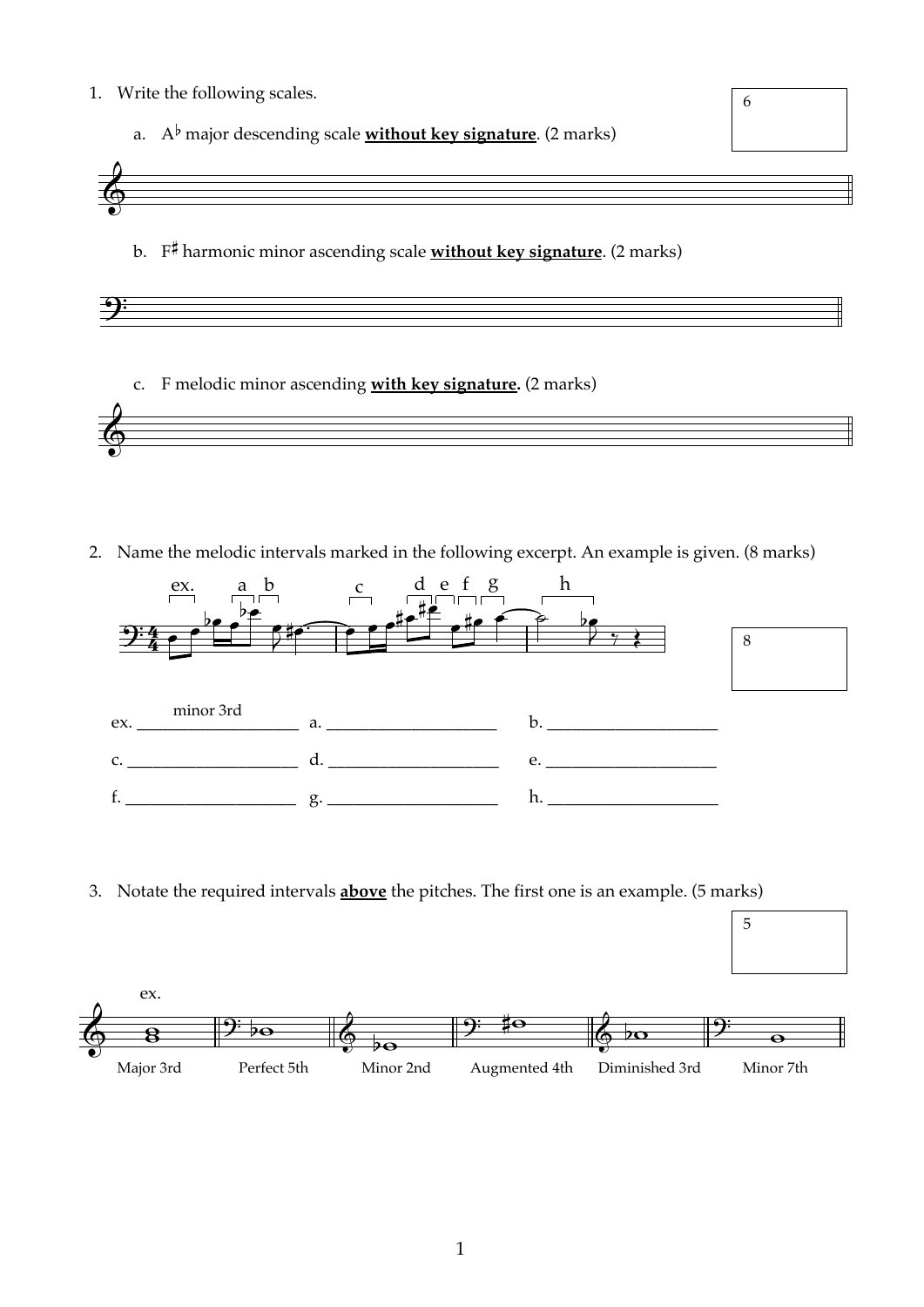4. Identify the following chords (in roman numerals) in relation to the keys provided. An example is given.<br>

# 10

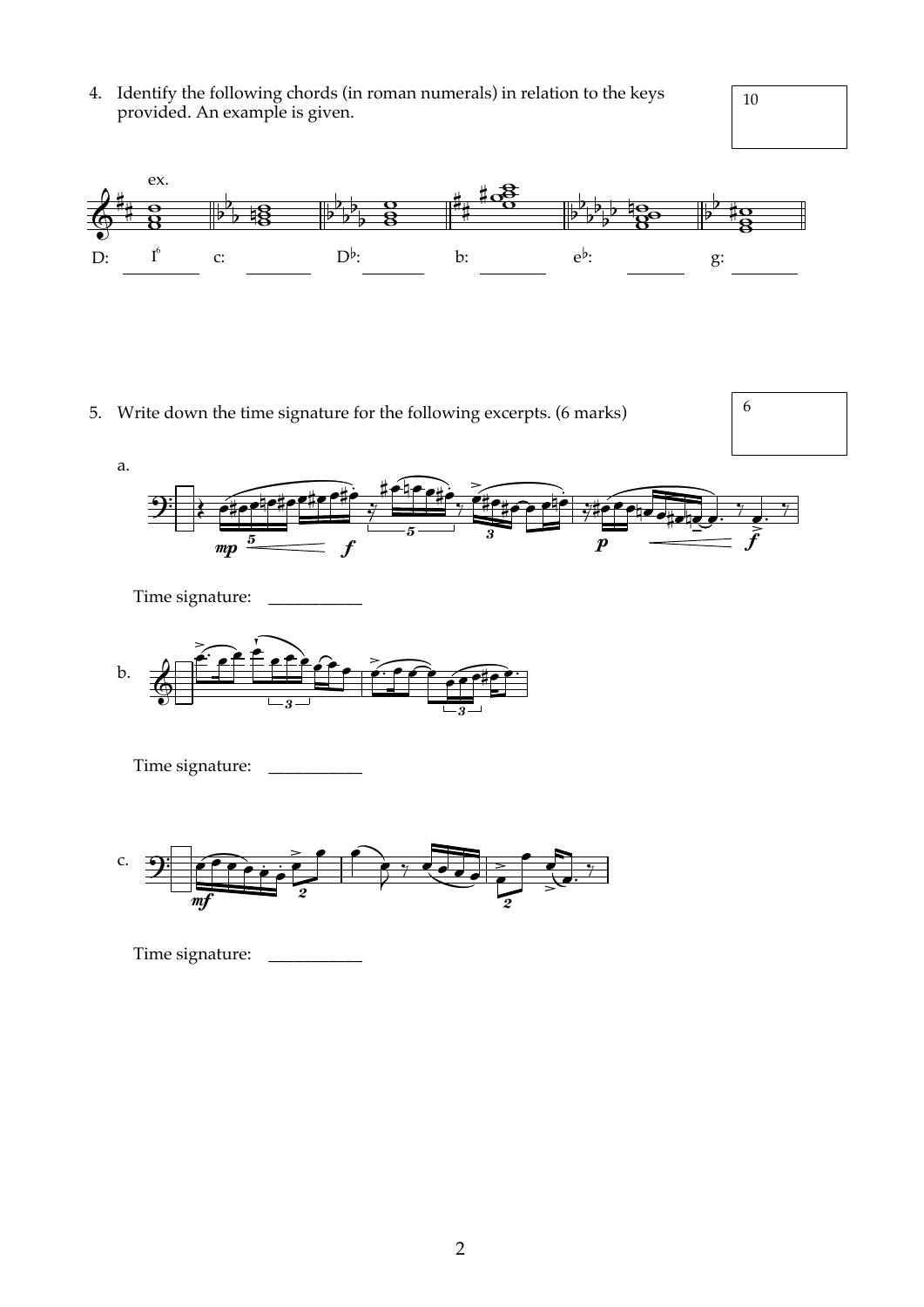6. In the excerpt below, identify the key and the two cadences (e.g. perfect, imperfect, interrupted or plagal) at the end of each phrase. (6 marks)



6



Key:



7. Realise the following figured bass in SATB texture. The key is given. Label all Realise the following figured bass in SATB texture. The key is given. Label all  $\sqrt{13}$ <br>the chords in **roman numeral** analysis underneath. Achieve a good voice leading. (13 marks)

13